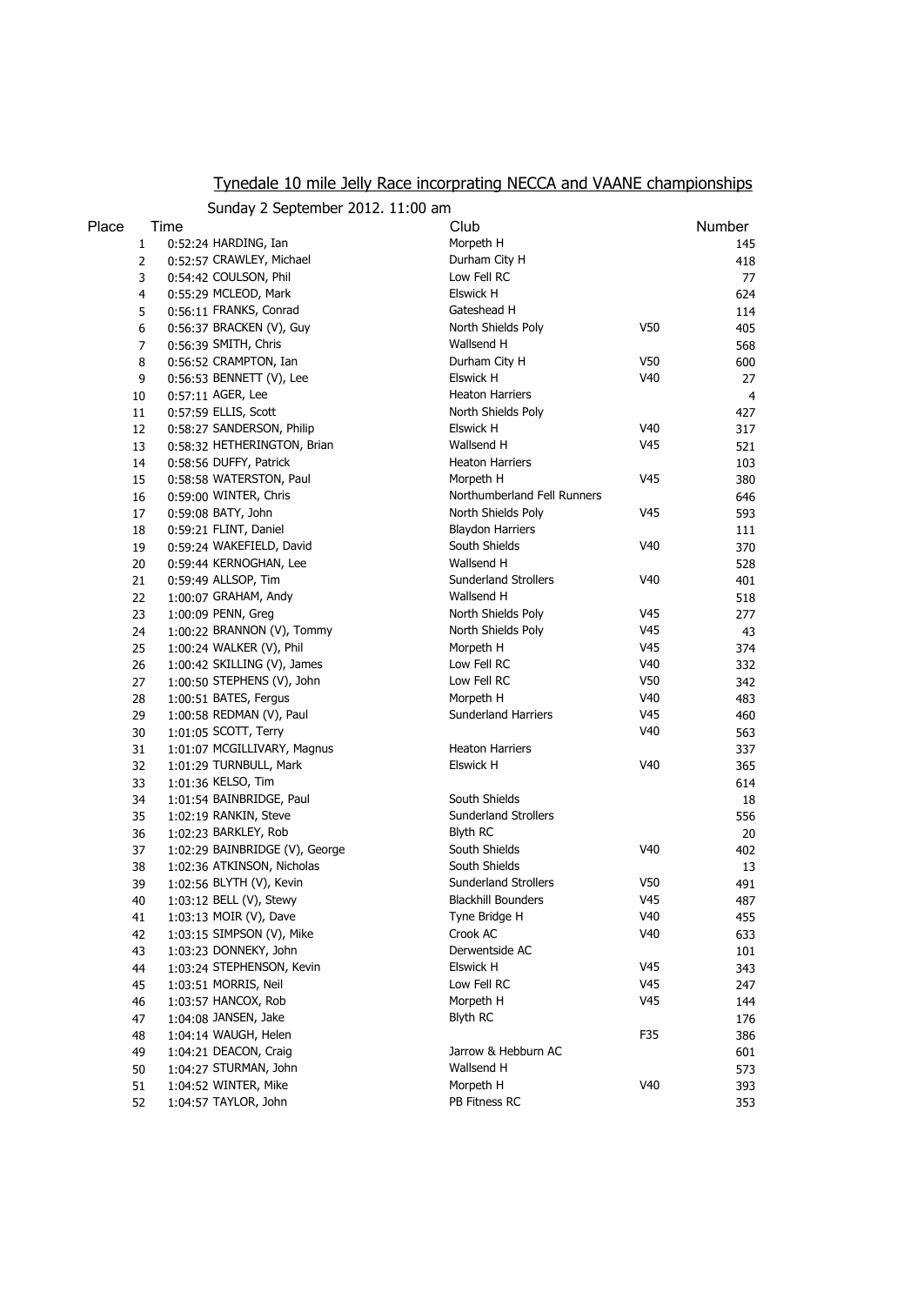| 53  | 1:05:00 HINDSON, Vicky         | Wallsend H                | F               | 522 |
|-----|--------------------------------|---------------------------|-----------------|-----|
| 54  | 1:05:08 BALMER, Jon            | South Shields             |                 | 481 |
| 55  | 1:05:13 BROWN, Paul            | Wallsend H                | V45             | 495 |
| 56  | 1:05:22 PICKETT, Ian           |                           |                 | 280 |
| 57  | 1:05:25 WAUGH (V), Chris       | Morpeth H                 | V50             | 384 |
| 58  | 1:05:26 KELLY, Sean            | Tyne Bridge H             | V <sub>40</sub> | 613 |
| 59  | 1:05:39 BROWN, Shaun           | Tyne Bridge H             |                 | 91  |
| 60  | 1:05:45 LISTER, Kevin          | North East Vets           | V <sub>40</sub> | 203 |
| 61  | 1:05:55 HODGSON, Peter         | <b>Blaydon Harriers</b>   |                 | 164 |
| 62  | 1:05:59 MOORE, Michael         | North Shields Poly        |                 | 243 |
| 63  | $1:06:01$ EMMETT $(V)$ , Kevin | South Shields             | V45             | 429 |
| 64  | 1:06:06 BOLTON, Jonny          | Elswick H                 | V40             | 35  |
| 65  | 1:06:07 DODD, Sam              | <b>Blyth RC</b>           |                 | 96  |
| 66  | 1:06:08 JARDINE, Oliver        | <b>Heaton Harriers</b>    |                 | 178 |
| 67  | 1:06:09 MATHESON, Aaron        | <b>Heaton Harriers</b>    | V40             | 215 |
| 68  | 1:06:12 SCOTT, Kevin           |                           | V40             | 320 |
| 69  | 1:06:16 DARGIE, Alison         | Elswick H                 | F35             | 653 |
| 70  | 1:06:17 LEWIS, Tony            | Morpeth H                 |                 | 318 |
| 71  | 1:06:36 JAMES, Paul            | Wallsend H                |                 | 524 |
| 72  | 1:06:39 LISTER, Sarah          | <b>Blackhill Bounders</b> | F35             | 531 |
| 73  | 1:06:45 NUTT, Judith           | Elswick H                 | F               | 457 |
| 74  | 1:06:49 SALKELD, Ian           | Jarrow & Hebburn AC       |                 | 463 |
| 75  | 1:06:52 HOWARTH, Gina          | Elswick H                 | F               | 75  |
| 76  | 1:06:54 VINCENT, Matthew       |                           |                 | 369 |
| 77  | 1:07:00 BULLER, Jim            | <b>Wetherby Runners</b>   | V40             | 497 |
| 78  | 1:07:07 MORGAN, Lee            | Wallsend H                |                 | 543 |
| 79  | 1:07:13 MCMANUS, Claire        | North Shields Poly        | F35             | 229 |
| 80  | 1:07:14 COLLETT, Heather       |                           | F45             | 414 |
| 81  | $1:07:15$ WEIR, Richard        | Wallsend H                | V45             | 584 |
| 82  | 1:07:21 POWELL, Mark           | Elswick H                 | V45             | 285 |
| 83  | 1:07:29 JARDINE, Laura         | <b>Heaton Harriers</b>    | F.              | 177 |
| 84  | 1:07:48 ELLIS, Simon           | North Shields Poly        |                 | 428 |
| 85  | 1:07:49 HOWE, Christopher      |                           | V50             | 655 |
| 86  | 1:07:50 GAUGHAN (V), Martin    | <b>Blyth RC</b>           | V50             | 28  |
| 87  | 1:07:58 ARNOT, Richard         | <b>Heaton Harriers</b>    | V45             | 590 |
| 88  | 1:08:00 WALL, Jason            | <b>Heaton Harriers</b>    |                 | 375 |
| 89  | 1:08:09 THOMAS, Kevin          | Gosforth H                | V50             | 578 |
| 90  | 1:08:20 SMITH, Craig           | <b>Heaton Harriers</b>    | V45             | 335 |
| 91  | 1:08:30 CLARK, Jason           | Elswick H                 |                 | 68  |
| 92  | 1:08:31 BROWN, Joanne          | Morpeth H                 | F40             | 48  |
| 93  | 1:08:36 STEWART, Graeme        | <b>Blyth RC</b>           |                 | 345 |
| 94  | 1:08:47 WILSON-CRAW, Alasdair  | Claremont RR              | V55             | 645 |
| 95  | 1:09:19 SUMSION, Chris         |                           | V45             | 638 |
| 96  | 1:09:30 RANDALL, Martin        | Swaledale RR              | V40             | 555 |
| 97  | 1:09:32 BIGGIN, Chris          |                           | V40             | 403 |
| 98  | 1:09:33 BELL, Mick             | Wallsend H                | V45             | 588 |
| 99  | 1:09:39 SMITH, Jeremy          | Claremont RR              | V40             | 336 |
| 100 | 1:09:52 ROSS, Hilary           |                           | F55             | 310 |
| 101 | 1:10:13 PRYDE, Simon           | Tyne Bridge H             | V <sub>40</sub> | 287 |
| 102 | 1:10:15 KENNY, Eva             |                           | F               | 190 |
| 103 | 1:10:19 NOLAN, David           | <b>Alnwick Harriers</b>   |                 | 261 |
| 104 | 1:10:37 ATWELL, Stephen        | North Shields Poly        |                 | 16  |
| 105 | 1:10:44 TURNBULL, Alan         | North Shields Poly        | V <sub>40</sub> | 362 |
| 106 | 1:10:49 DANIELS, Simon         | Gosforth H                | V45             | 87  |
| 107 | 1:11:03 WHINNEY, Richard       |                           | V45             | 474 |
| 108 | 1:11:11 SLOAN, Peter           | Elswick H                 | V55             | 333 |
|     |                                |                           |                 |     |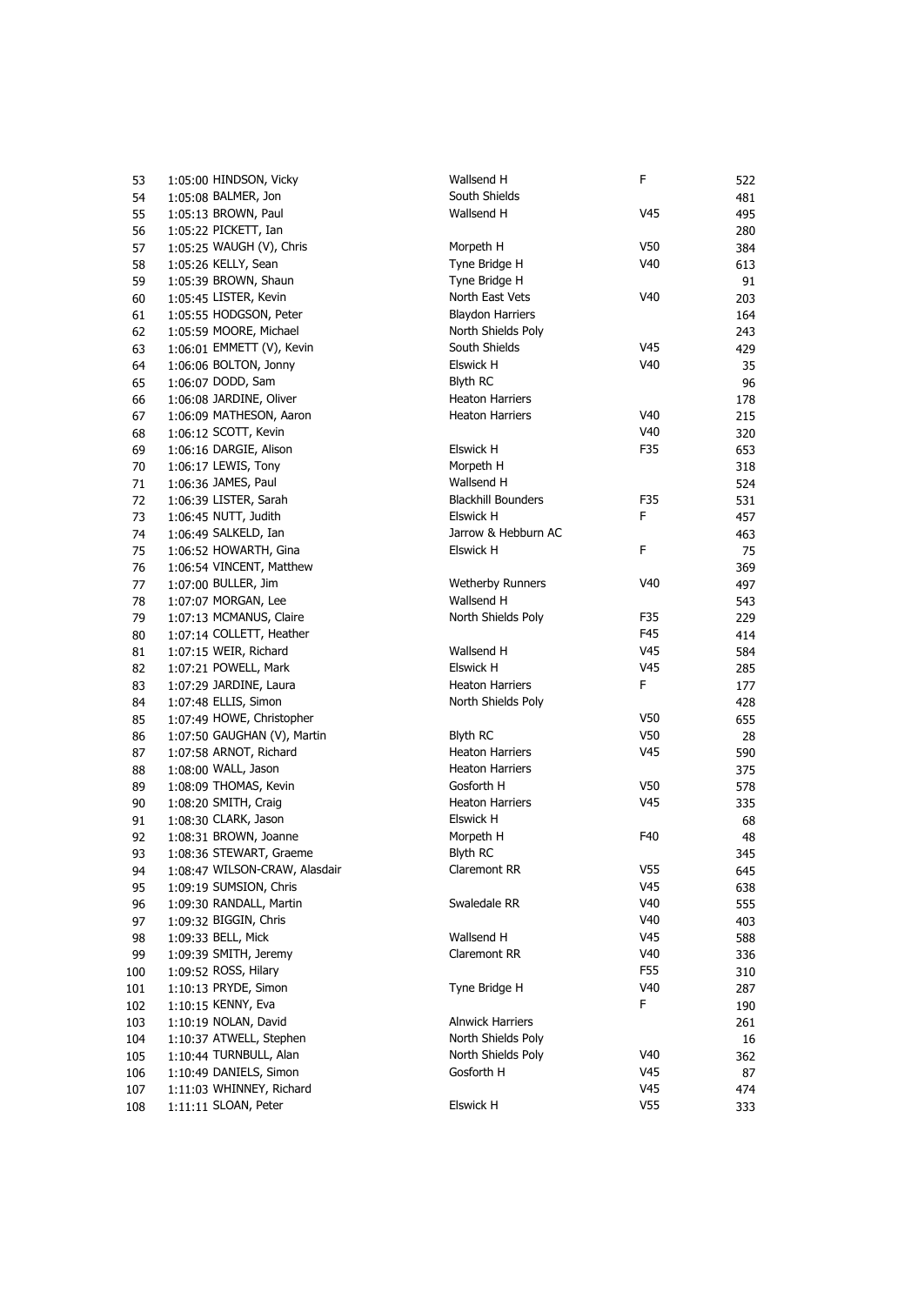| 109        | 1:11:15 JAMES, Phil              | Saltwell Harriers           | V50             | 175        |
|------------|----------------------------------|-----------------------------|-----------------|------------|
| 110        | 1:11:16 HASLAM, Philip           | Jesmond Joggers             | V45             | 153        |
| 111        | 1:11:26 HAGON, Geoff             | Tyne & Wear Fire & Rescue   | V45             | 438        |
| 112        | 1:11:31 ACASTER, Caroline        | <b>Blaydon Harriers</b>     | F40             | 1          |
| 113        | 1:11:45 DODDS, John              | Wallsend H                  | V40             | 510        |
| 114        | 1:11:53 VINCENT, John            |                             | V45             | 368        |
| 115        | 1:11:56 DODD, Shaun              | <b>Blyth RC</b>             | V40             | 97         |
| 116        | 1:12:02 HANSON, Tom              | Elswick H                   | V55             | 146        |
| 117        | 1:12:11 DUNHAM, Martin           |                             |                 | 425        |
| 118        | 1:12:18 CERVENAK, Carol          |                             | F50             | 59         |
| 119        | 1:12:20 DILKS, Colin             | Tyne Bridge H               | V45             | 602        |
| 120        | 1:12:28 CHRISTOPHER (V), Heather | <b>Blyth RC</b>             | F40             | 66         |
| 121        | 1:12:31 CHAPMAN, Lindsey         | Blyth RC                    | F               | 61         |
| 122        | 1:12:32 MADDISON, Ian            | PB Fitness RC               | V45             | 534        |
| 123        | 1:12:36 TODD, Michael            | Wallsend H                  | V45             | 579        |
| 124        | 1:12:38 BEYNON, Anthony          | Elswick H                   |                 | 29         |
| 125        | 1:12:42 MULLARKEY, Peter         | Saltwell Harriers           | V50             | 252        |
| 126        | 1:12:43 WELLINGS, Steven         | Elswick H                   |                 | 470        |
| 127        | 1:12:58 TOPPING, Terry           | <b>Sunderland Strollers</b> | V45             | 361        |
| 128        | 1:13:09 O'KEEFE, Alex            |                             |                 | 549        |
| 129        | 1:13:09 HAWKINS, Tim             | Tyne Bridge H               |                 | 609        |
| 130        | 1:13:14 BAKER (V), Micky         | Tyne Bridge H               | V50             | 19         |
| 131        | 1:13:20 MIDDLETON, Andy          | Elswick H                   |                 | 625        |
| 132        | 1:13:24 DOBBY, Steve             | Blyth RC                    |                 | 95         |
| 133        | 1:13:29 JAMES, John              | <b>Heaton Harriers</b>      | V55             | 449        |
| 134        | 1:13:34 SCOTT (V), Steph         | Tynedale H                  | F40             | 649        |
|            | 1:13:37 SUTCLIFFE, John          | North Shields Poly          |                 |            |
| 135<br>136 | 1:13:38 DARBYSHIRE, Mal          | <b>Blyth RC</b>             | V <sub>55</sub> | 351<br>421 |
|            | 1:13:39 WEST (V), Paul           | <b>Sunderland Strollers</b> | V45             |            |
| 137        | 1:14:00 DAVIDSON, Ricky          | <b>Blyth RC</b>             |                 | 472        |
| 138        | 1:14:02 MALLOY, Adam             |                             |                 | 422        |
| 139        |                                  | Wallsend H                  |                 | 211        |
| 140        | $1:14:03$ TORBETT, James         | <b>Blyth RC</b>             | V40             | 580        |
| 141        | 1:14:04 BAXTER, Ian              |                             |                 | 23         |
| 142        | 1:14:10 INSKIP, Paul             | <b>Heaton Harriers</b>      | V45             | 173        |
| 143        | 1:14:11 WALLACE, Alasdair        | Jesmond Joggers             |                 | 657        |
| 144        | 1:14:20 BRABAN, Michael          | Low Fell RC                 |                 | 42         |
| 145        | 1:14:24 HINDMARSH, Philip        | Stocksfield Striders        | V40             | 162        |
| 146        | 1:14:26 BONE (V), Alan           | South Shields               | V60             | 594        |
| 147        | 1:14:26 ATKINSON, Peter          | North Shields Poly          | V50             | 591        |
| 148        | 1:14:29 DAVINSON, Mark           | Derwentside AC              |                 | 89         |
| 149        | 1:14:35 STOCK, Nadia             | <b>Heaton Harriers</b>      | F               | 346        |
| 150        | 1:14:36 STEPHENSON, Susanne      | <b>Elswick H</b>            | F40             | 572        |
| 151        | 1:14:39 SCOTT, John              | North Shields Poly          |                 | 464        |
| 152        | 1:14:41 WEST (V), Alyson         | Sunderland Strollers        | F40             | 471        |
| 153        | 1:14:47 URWIN, Katie             | South Shields               | F35             | 467        |
| 154        | 1:14:52 LONG (V), Gordon         | Low Fell RC                 | V55             | 206        |
| 155        | 1:14:55 ADAMS, Eric              | Morpeth H                   |                 | 3          |
| 156        | 1:14:59 LESLIE, Graham           | Claremont RR                | V60             | 617        |
| 157        | 1:15:07 BOYD, Christopher        | <b>Blackhill Bounders</b>   | V45             | 41         |
| 158        | 1:15:08 GIBSON, Bernie           | PB Fitness RC               | F45             | 126        |
| 159        | 1:15:12 BRADLEY, David           | <b>Blyth RC</b>             | V <sub>55</sub> | 406        |
| 160        | 1:15:14 LITTLE, Fran             | Tynedale H                  | F40             | 204        |
| 161        | 1:15:15 WAKENSHAW, Trevor        | North Shields Poly          | V45             | 371        |
| 162        | 1:15:19 LUMMIS, Andrew           |                             |                 | 209        |
| 163        | 1:15:26 ROWELL, Alan             | Durham City H               | V60             | 632        |
| 164        | 1:15:39 MADDOCKS, Tony           | Wallsend H                  | V45             | 535        |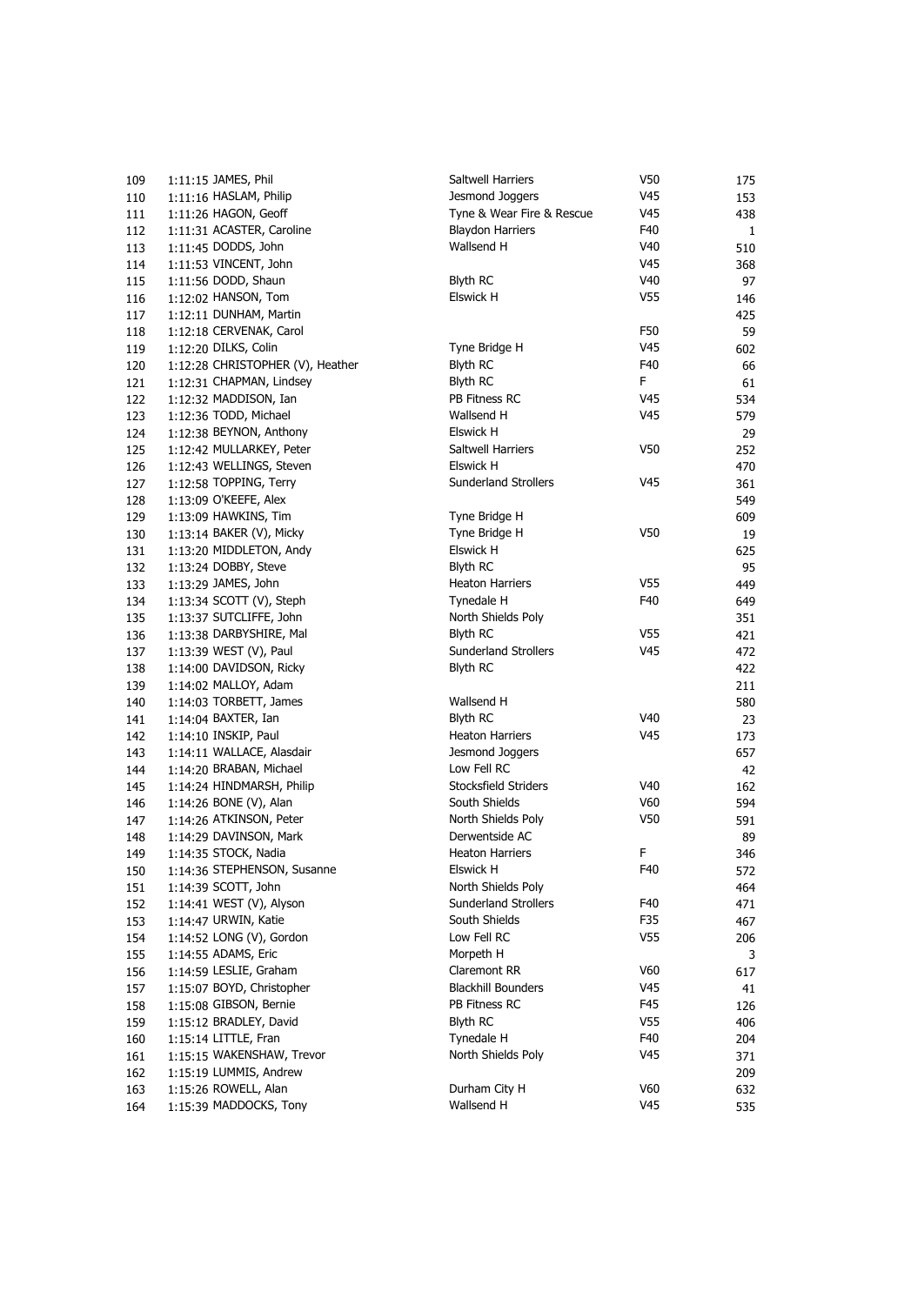| 165 | 1:15:53 BENTLEY (V), Kelly     | Houghton AC                 | F45             | 489 |
|-----|--------------------------------|-----------------------------|-----------------|-----|
| 166 | 1:16:05 VALENTINE (V), Lyne    | Sunderland Strollers        | F55             | 367 |
| 167 | 1:16:06 HAVERSON, Chris        | Saltwell Harriers           |                 | 155 |
| 168 | 1:16:10 ROSS, John             | <b>Alnwick Harriers</b>     | V55             | 311 |
| 169 | 1:16:15 MCKNESPIEY, Emma       | Carlisle Aspatria           | F35             | 227 |
| 170 | 1:16:16 MASON, Neil            |                             | V40             | 540 |
| 171 | 1:16:21 MACBRIDESTEWART, Aidan |                             | V45             | 620 |
| 172 | 1:16:22 ATKINSON-TAIT, Julia   | Sedgefield Harriers         | F40             | 15  |
| 173 | 1:16:23 SINCLAIR (V), Penny    | Wallsend H                  | F35             | 565 |
| 174 | 1:16:28 CLARK, Norman          | Morpeth H                   | V60             | 502 |
| 175 | 1:16:32 PUNSHON, Jon           | Northumberland Fell Runners | V <sub>55</sub> | 288 |
| 176 | 1:16:34 REED, Kerry            | Tyne Bridge H               | F35             | 292 |
| 177 | 1:16:50 BUFFHAM, David         | <b>Ponteland Runners</b>    | V50             | 52  |
| 178 | 1:16:56 WALKER(V), Mike        | Gosforth H                  | V65             | 468 |
| 179 | 1:16:57 PANNELL, Mike          |                             | V45             | 268 |
|     | 1:17:02 THOMPSON, Andrew       | <b>Elvet Striders</b>       |                 |     |
| 180 |                                | Gateshead H                 |                 | 356 |
| 181 | 1:17:09 LORAINE (V), Maggie    | North Shields Poly          | F55<br>F40      | 208 |
| 182 | 1:17:11 MOORE, Gillian         |                             |                 | 242 |
| 183 | 1:17:13 BAXTER, Phillippa      | <b>Blyth RC</b>             | F               | 24  |
| 184 | 1:17:15 LEACH, Sarah           | Derwentside AC              | F               | 196 |
| 185 | 1:17:19 BRITTEN, Alan          |                             | V40             | 493 |
| 186 | 1:17:22 HINDMARSH, David       | <b>Alnwick Harriers</b>     | V50             | 160 |
| 187 | 1:17:27 GALLAGHER, Helen       | South Shields               | F35             | 118 |
| 188 | 1:17:30 HOLT, Saba             | Reading RR                  | F40             | 167 |
| 189 | 1:17:42 WALLACE, Jane          |                             | F35             | 656 |
| 190 | 1:17:52 WRIGHT, Emma           | Tyne Bridge H               | F               | 315 |
| 191 | 1:17:57 BROWN, Anthony         | Tynedale H                  | V45             | 46  |
| 192 | 1:18:03 LAMOND, David          | <b>Birtley</b>              |                 | 615 |
| 193 | 1:18:08 MCPHERSON, Melissa     | Jesmond Joggers             | F               | 454 |
| 194 | 1:18:15 SKELDON, Mick          | Wallsend H                  | V40             | 566 |
| 195 | 1:18:15 SMART, Liam            | Wallsend H                  |                 | 567 |
| 196 | 1:18:17 JACKSON, Keith         |                             | V55             | 448 |
| 197 | 1:18:19 POPE, John             |                             | V50             | 458 |
| 198 | 1:18:21 DAY, Aaron             | South Shields               |                 | 509 |
| 199 | 1:18:27 MCCABE, Terry          | Blyth RC                    | V60             | 216 |
| 200 | 1:18:29 PARKIN, Cheryl         | Low Fell RC                 | F               | 271 |
| 201 | 1:18:33 HALL, Catherine        | Stocksfield Striders        | F               | 139 |
| 202 | 1:18:37 MCQUADE, Richard       | Gosforth H                  | V45             | 233 |
| 203 | 1:18:39 CLYBURN, Glen          |                             | V40             | 71  |
| 204 | 1:18:43 ROSIER, Philip         |                             |                 | 659 |
| 205 | 1:18:48 FERGUSON, Jamie        | Saltwell Harriers           |                 | 432 |
| 206 | 1:18:50 MARSHMAN, Samantha     |                             | F40             | 538 |
| 207 | 1:19:02 TELFORD, Angela        | <b>Blaydon Harriers</b>     | F45             | 576 |
| 208 | 1:19:05 MCGOWAN, Kirstin       | <b>Sunderland Strollers</b> | F40             | 222 |
| 209 | 1:19:07 TURNBULL, Louise       | North Shields Poly          | F40             | 364 |
| 210 | 1:19:08 YEO, Jenny             | PB Fitness RC               | F35             | 397 |
| 211 | 1:19:09 WILSON, Nick           |                             | V45             | 391 |
| 212 | 1:19:13 BUTTERS, Michael       | <b>Blyth RC</b>             | V40             | 53  |
| 213 | 1:19:14 HASWELL, Steve         | Morpeth H                   | V45             | 520 |
| 214 | 1:19:16 BENNETT, Jose          |                             | F50             | 26  |
| 215 | 1:19:20 PONTON, Mark           | <b>Blyth RC</b>             | V40             | 281 |
| 216 | 1:19:25 BRIGNALL, David        | <b>Heaton Harriers</b>      | V50             | 45  |
| 217 | 1:19:35 SMITH, John            | Saltwell Harriers           |                 | 635 |
| 218 | 1:19:48 BOND, David            | Low Fell RC                 |                 | 36  |
| 219 | 1:19:54 WALTON, Alexander      |                             |                 | 377 |
| 220 | 1:20:08 DALZIEL, Ian           |                             | V45             | 85  |
|     |                                |                             |                 |     |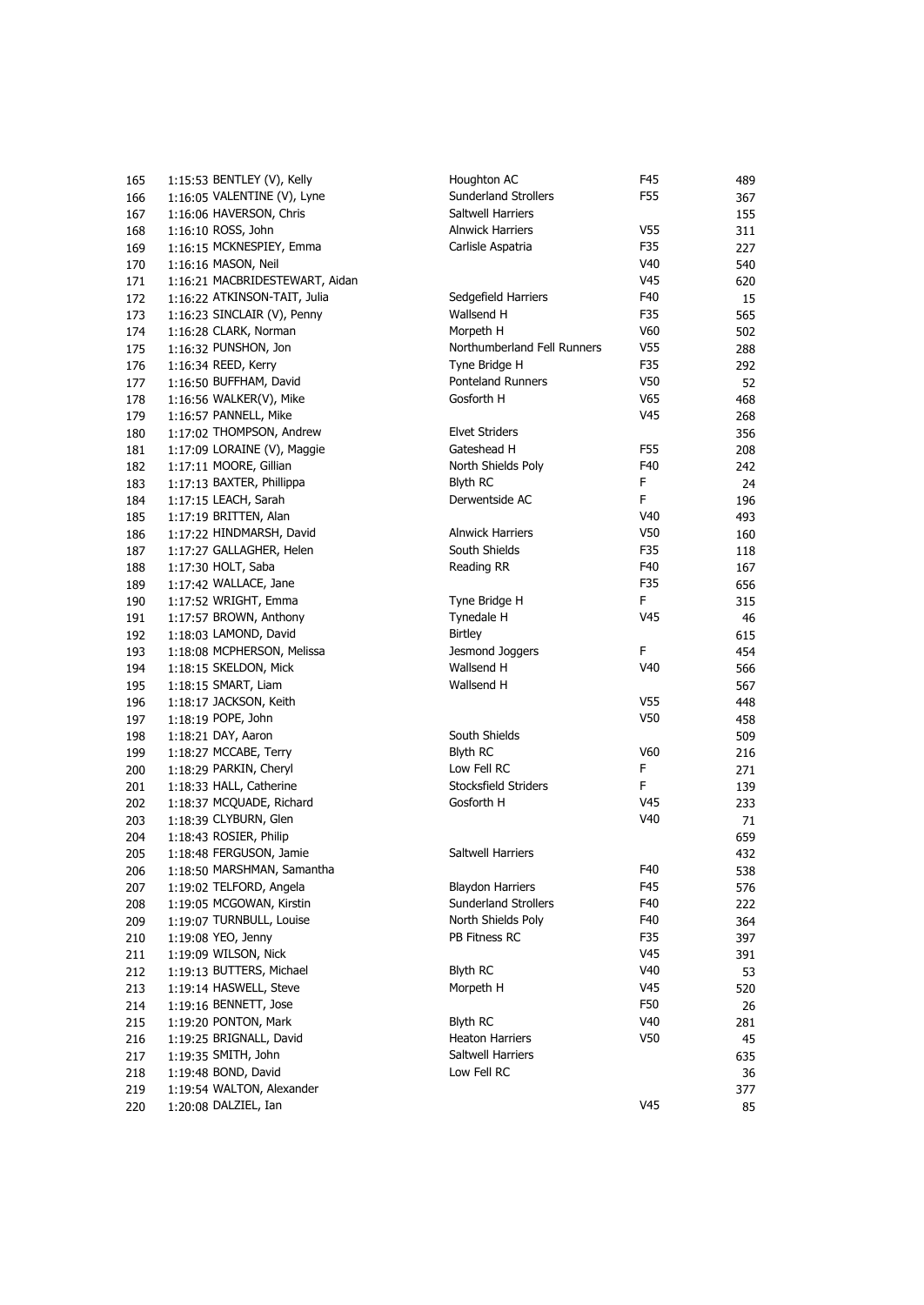| 221 | 1:20:12 DALE, Dave             | <b>Heaton Harriers</b>    | V <sub>40</sub> | 84  |
|-----|--------------------------------|---------------------------|-----------------|-----|
| 222 | 1:20:15 ROWE (V), David        | Tyne Bridge H             | V <sub>40</sub> | 462 |
| 223 | 1:20:15 HURSE, John            | Tyne Bridge H             |                 | 446 |
|     | 1:20:24 MARSHALL (V), Ruth     | Wallsend H                | F45             |     |
| 224 |                                | Gateshead H               | F.              | 537 |
| 225 | 1:20:27 BODDY, Danielle        |                           |                 | 404 |
| 226 | 1:20:32 YOUNG, Catherine       | <b>Blyth RC</b>           | F55             | 398 |
| 227 | 1:20:44 FRIEND (V), Jenny      | <b>Heaton Harriers</b>    | F50             | 116 |
| 228 | 1:20:49 BRIERLEY, Mike         |                           | V50             | 408 |
| 229 | 1:20:54 TOGNARELLI, Ian        |                           | V <sub>40</sub> | 641 |
| 230 | 1:20:59 BARLOW, Gillian        |                           | F.              | 21  |
| 231 | 1:21:00 MANFORD, Scott         |                           |                 | 212 |
| 232 | 1:21:05 TURNBULL, Emma         | <b>Ponteland Runners</b>  | F40             | 363 |
| 233 | 1:21:06 MOSCROP, Randell       |                           | V40             | 249 |
| 234 | 1:21:11 WARD, Elliott          |                           | V45             | 378 |
| 235 | 1:21:13 PRICE, Patrick         |                           | V50             | 286 |
| 236 | 1:21:19 CALLAND, Paul          | Low Fell RC               | V45             | 55  |
| 237 | 1:21:27 RICHARDSON, Paul       | Saltwell Harriers         |                 | 295 |
| 238 | 1:21:28 DOIDGE (V), Bill       | Low Fell RC               | V60             | 98  |
| 239 | 1:21:31 THIRLAWAY (V), Malcolm | Gateshead H               | V <sub>55</sub> | 355 |
| 240 | 1:21:43 FARQUHAR (V), Kirstin  | Durham City H             | F40             | 109 |
| 241 | 1:21:46 FOLEY, Angela          | Gosforth H                | F50             | 112 |
| 242 | 1:21:51 RUSSELL, Andrew        | Stocksfield Striders      | V <sub>40</sub> | 313 |
| 243 | 1:21:52 BRUCE, Helen           | <b>Blyth RC</b>           | F35             | 49  |
| 244 | 1:21:59 SOWERBY, Martyn        | <b>Heaton Harriers</b>    | V50             | 339 |
| 245 | 1:22:07 LISLE, Mary            | Elswick H                 | F.              | 201 |
| 246 | 1:22:10 LEWIS, Gary            | Wallsend H                |                 | 530 |
| 247 | 1:22:12 HADDON, Andy           |                           | V50             | 137 |
| 248 | 1:22:15 PARKIN, Jon            | <b>Ponteland Runners</b>  |                 | 273 |
| 249 | 1:22:19 WINTER, Colin          | North Shields Poly        | V <sub>40</sub> | 392 |
| 250 | 1:22:20 SWIFT, Clare           | North Shields Poly        | F.              | 352 |
| 251 | 1:22:25 ROBERTS, David         | Blyth RC                  | V50             | 302 |
| 252 | 1:22:30 FENWICK, Paul          |                           | V45             | 516 |
|     | 1:22:33 PLUMMER, Steven        | Wallsend H                |                 |     |
| 253 |                                | Low Fell RC               |                 | 551 |
| 254 | 1:22:47 NAJAFI, Bob            |                           | V55             | 256 |
| 255 | 1:22:49 GUADAGNO, Alison       | Ponteland Runners         | F35             | 135 |
| 256 | 1:22:50 CARSON, Peter          | <b>Blackhill Bounders</b> |                 | 597 |
| 257 | 1:22:59 WIPER, John            |                           | V60             | 394 |
| 258 | 1:23:07 HULL, Ben              | Claremont RR              | V65             | 445 |
| 259 | 1:23:08 WATSON, Jackie         |                           | F35             | 381 |
| 260 | 1:23:25 MCKEON, David          |                           | V50             | 225 |
| 261 | 1:23:28 GARRETT, Sarah         | Saltwell Harriers         | F40             | 120 |
| 262 | 1:23:31 ATKINSON, Paula        | South Shields             | F35             | 14  |
| 263 | 1:23:36 MCKILLOP, Ian          |                           | V40             | 226 |
| 264 | 1:23:41 ARCHIBOLD (V), Judith  | <b>Heaton Harriers</b>    | F50             | 9   |
| 265 | 1:23:46 MURRAY, Phil           |                           | V45             | 255 |
| 266 | 1:23:47 SIDDLE, Lucy           |                           | F35             | 329 |
| 267 | 1:23:48 TERBLANCHE, Andries    |                           | V45             | 354 |
| 268 | 1:23:58 ROONEY, Keith          | Tyne Bridge H             | V <sub>40</sub> | 561 |
| 269 | 1:24:03 GREATHEAD, John        | <b>Elvet Striders</b>     |                 | 436 |
| 270 | 1:24:04 SCOTT, Martin          | <b>Blyth RC</b>           | V <sub>40</sub> | 321 |
| 271 | 1:24:05 SMALL, Mark            | North Shields Poly        | V40             | 634 |
| 272 | 1:24:12 MCRAE, Janet           | Swaledale RR              | F45             | 234 |
| 273 | 1:24:15 HARA, Isao             | Saltwell Harriers         |                 | 147 |
| 274 | 1:24:24 PERCY, Michelle        | North Shields Poly        | F40             | 278 |
| 275 | 1:24:27 WAUGH, Fiona           | Gosforth H                | F45             | 385 |
| 276 | 1:24:31 GEORGE, Melanie        | North Shields Poly        | F               | 125 |
|     |                                |                           |                 |     |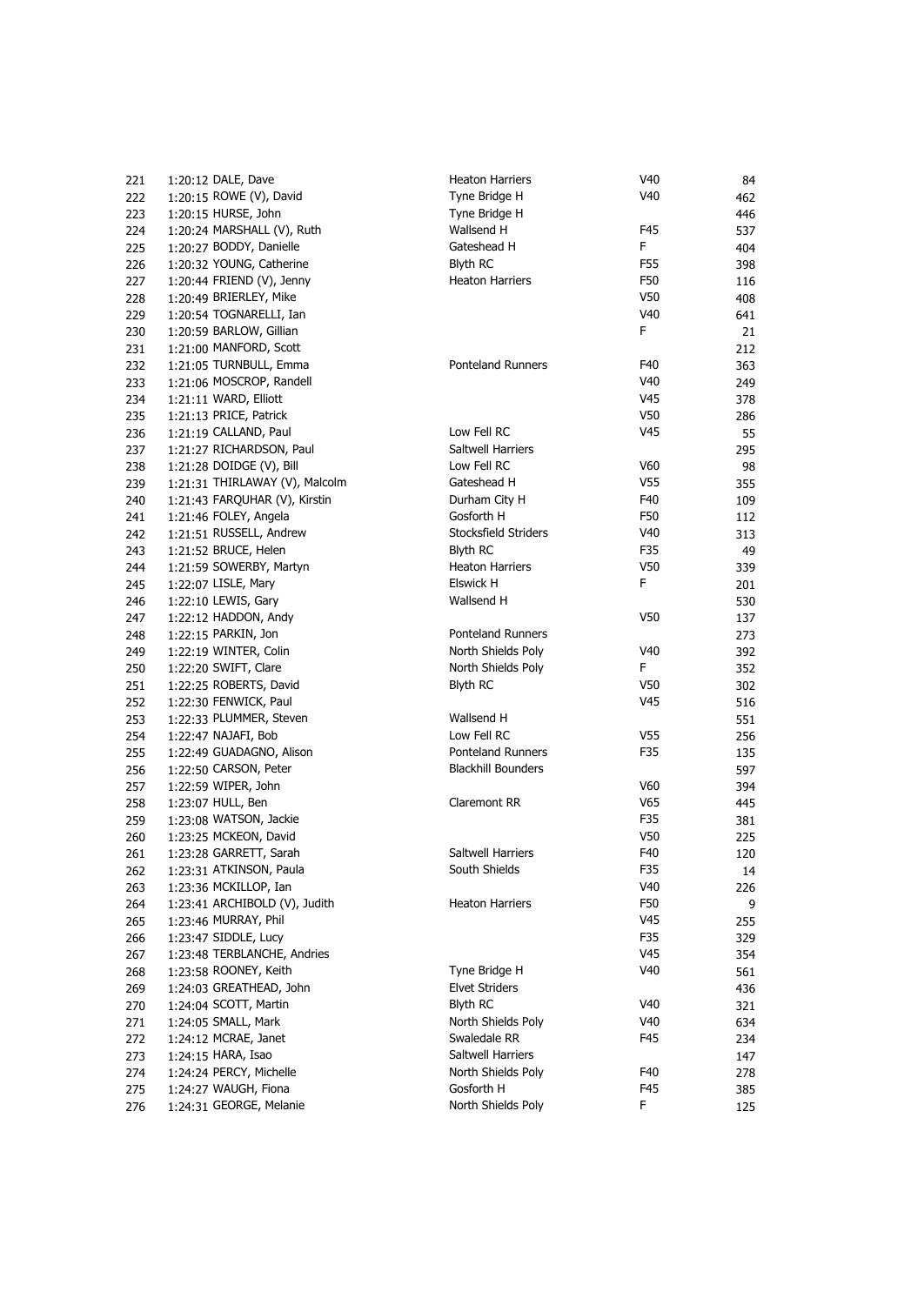| 277        | 1:24:35 TAYLOR, Athena                        |                                             | F40             | 654            |
|------------|-----------------------------------------------|---------------------------------------------|-----------------|----------------|
| 278        | 1:24:38 DUNNING, Alan                         | Jesmond Joggers                             | V45             | 104            |
| 279        | 1:24:40 STOREY, Calum                         | <b>Blyth RC</b>                             |                 | 347            |
| 280        | 1:24:57 HAUGUAN, Melanie                      | Saltwell Harriers                           | F40             | 154            |
| 281        | 1:25:06 REES, Adrian                          |                                             | V <sub>55</sub> | 558            |
| 282        | 1:25:06 DICKINSON, Ralph                      | <b>Blyth RC</b>                             | V60             | 93             |
| 283        | 1:25:06 HADAWAY, Emily                        |                                             | F35             | 437            |
| 284        | 1:25:10 JOHNSON, Richard                      |                                             |                 | 526            |
| 285        | 1:25:13 RIDING, Sally                         | Saltwell Harriers                           | F45             | 300            |
| 286        | 1:25:18 LEE, Philip                           | <b>Alnwick Harriers</b>                     | V50             | 529            |
| 287        | 1:25:21 LITTLE, Ashleigh                      | South Shields                               | F.              | 532            |
| 288        | 1:25:21 ANDREASSEN, Simon                     | Allen Valley Striders                       | V <sub>45</sub> | $\overline{7}$ |
| 289        | 1:25:24 MOORE, Andrew                         | Gateshead H                                 |                 | 240            |
| 290        | 1:25:24 ORD, Hazel                            | <b>Blaydon Harriers</b>                     | F35             | 264            |
| 291        | 1:25:27 HOPE, Shirley                         |                                             | F45             | 443            |
| 292        | 1:25:28 MITCHELL, Clive                       |                                             | V50             | 239            |
| 293        | 1:25:39 KEATING, Lucy                         |                                             | F40             | 185            |
| 294        | 1:25:49 BARRASS, Heather                      | Blyth RC                                    | F35             | 22             |
| 295        | 1:25:50 ROCHELLE, Steven                      | Saltwell Harriers                           | V <sub>55</sub> | 309            |
| 296        | 1:25:52 WELLINGS, Leanne                      | Elswick H                                   | F35             | 469            |
| 297        | 1:26:06 STUTT, Andrea                         |                                             | F35             | 349            |
| 298        | 1:26:07 HALL, John                            |                                             | V40             | 141            |
| 299        | 1:26:09 ROBSON, Katie                         | <b>Elswick H</b>                            | F35             | 308            |
| 300        | 1:26:12 GATES, Tony                           |                                             | V45             | 122            |
| 301        | 1:26:20 STEER, Mel                            | <b>Alnwick Harriers</b>                     | F40             | 637            |
| 302        | 1:26:25 INGLEHEARN, Philip                    |                                             | V50             | 171            |
| 303        | 1:26:26 CHECKLEY, Christopher                 |                                             | V40             | 500            |
| 304        | 1:26:29 ALLEN, Anthony                        | <b>Blackhill Bounders</b>                   | V40             | 400            |
| 305        | 1:26:32 HAY, Kathryn                          | <b>Heaton Harriers</b>                      | F45             | 156            |
| 306        | 1:26:33 PARKIN, Chris                         | Tyne Bridge H                               | V45             | 272            |
| 307        | 1:26:40 GOODFELLOW, David                     | <b>Blackhill Bounders</b>                   | V <sub>40</sub> | 435            |
|            | 1:26:45 MCDONALD, Stephen                     | <b>Blackhill Bounders</b>                   |                 |                |
| 308<br>309 | 1:26:48 CAMPBELL, Mairi                       | <b>Alnwick Harriers</b>                     | F45             | 219<br>57      |
| 310        | 1:26:52 COULSON, Lee                          | <b>Elswick H</b>                            |                 | 416            |
|            | 1:26:52 COLVER, Philip                        | <b>Elswick H</b>                            | V <sub>40</sub> |                |
| 311        |                                               |                                             | V45             | 74             |
| 312        | 1:26:58 WADHAM, Brian<br>1:27:01 MALLON, John | <b>Blyth RC</b>                             | V <sub>55</sub> | 581            |
| 313        | 1:27:02 SIMMONDS, Helena                      | Saltwell Harriers                           | F.              | 210            |
| 314        |                                               |                                             |                 | 330            |
| 315        | 1:27:07 WOOD, Graham                          |                                             | V50<br>F45      | 395            |
| 316        | 1:27:11 REICHELT, Katharina                   |                                             |                 | 293            |
| 317        | 1:27:14 LOWES, Jane                           | Tyne Bridge H                               | F45             | 533            |
| 318        | 1:27:15 HEARTY, Peter                         | Elswick H                                   |                 | 157            |
| 319        | 1:27:16 KEITH, Samantha                       | Saltwell Harriers<br><b>Phoenix Runners</b> | F40             | 187            |
| 320        | 1:27:22 ETHERINGTON, Jacqueline               |                                             | F               | 606            |
| 321        | 1:27:25 ALDRED, Simon                         | PB Fitness RC                               | V45             | 5              |
| 322        | 1:27:27 DAWSON, Kate                          |                                             | F               | 90             |
| 323        | 1:27:32 WILLIAMS, Julie                       | Wallsend H                                  | F               | 585            |
| 324        | 1:27:34 INGRAM, Ron                           | <b>Blyth RC</b>                             | V55             | 172            |
| 325        | 1:27:35 SPENCE, David                         | <b>Elvet Striders</b>                       | V60             | 340            |
| 326        | 1:27:36 COTTISS, Martyn                       |                                             | V40             | 506            |
| 327        | 1:27:36 COTTISS, Yvonne                       |                                             | F40             | 507            |
| 328        | 1:27:42 POTTER (V), Arthur                    | South Shields                               | V65             | 552            |
| 329        | 1:27:45 BONNARD, Alexandra                    | <b>Heaton Harriers</b>                      | F35             | 38             |
| 330        | 1:27:53 PATON, Ronnie                         |                                             | V40             | 275            |
| 331        | 1:27:58 MCGARRITY, Colin                      |                                             | V45             | 453            |
| 332        | 1:28:05 HALL, Amanda                          | North Shields Poly                          | F               | 138            |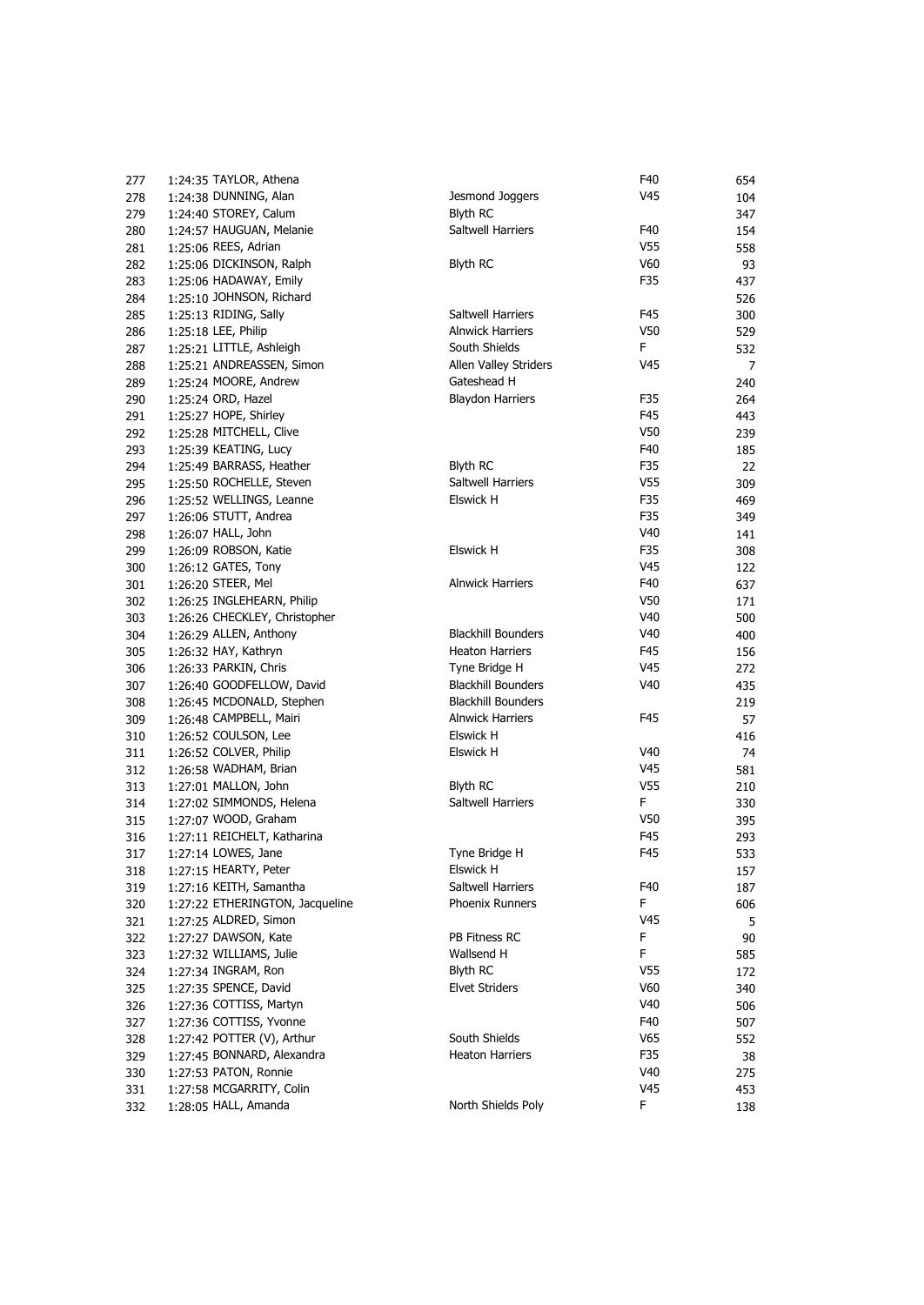| 333 | 1:28:06 WILKINSON-BROWN, Lee    |                           |                 | 475 |
|-----|---------------------------------|---------------------------|-----------------|-----|
| 334 | 1:28:08 CAMPBELL, Caroline      | Gateshead H               | F45             | 56  |
| 335 | 1:28:11 ROBINSON, Gillian       | Gateshead H               | F40             | 305 |
| 336 | 1:28:20 LORRAINE, Paul          |                           |                 | 619 |
| 337 | 1:28:22 TELFER, Michael         |                           |                 | 575 |
| 338 | 1:28:28 PANTING, Caroline       | <b>Blackhill Bounders</b> | F40             | 627 |
| 339 | 1:28:35 WESTBOURNE, Andrew      |                           | V40             | 473 |
| 340 | 1:28:37 CLARK, Graeme           |                           |                 | 413 |
| 341 | 1:28:38 BELL, Maresa            | <b>Blackhill Bounders</b> | F.              | 485 |
| 342 | 1:28:39 OGLETHORPE, Antoinette  |                           | F45             | 547 |
| 343 | 1:28:41 CUTHBERTSON, Vicky      | Saltwell Harriers         | F35             | 82  |
| 344 | 1:28:42 ROGERS, Melanie         | South Shields             | F40             | 631 |
| 345 | 1:28:44 DARLING, Scarlet        |                           | F               | 508 |
| 346 | 1:28:45 COATES, David           | <b>Alnwick Harriers</b>   | V50             | 72  |
| 347 | 1:29:00 CURRAN, Helen           |                           | F40             | 81  |
| 348 | 1:29:00 LONSDALE, Davina        | <b>Blyth RC</b>           | F45             | 207 |
| 349 | 1:29:01 COOK, Aimee             | Tyne Bridge H             | F.              | 648 |
| 350 | 1:29:02 ROBINSON, Judith        | Gateshead H               | F45             | 306 |
| 351 | 1:29:03 SMITH, Susan            | Morpeth H                 | F45             | 338 |
| 352 | 1:29:06 WILKINSON-BROWN, Martin |                           |                 | 476 |
| 353 | 1:29:15 THOMSON, Ruth           |                           | F40             | 639 |
| 354 | 1:29:17 EWING, Michael          | <b>Heaton Harriers</b>    | V45             | 431 |
| 355 | 1:29:29 JONES, Graham           |                           | V40             | 527 |
| 356 | 1:29:31 DITCHBURN, Andrew       |                           |                 | 424 |
| 357 | 1:29:45 REED, Andrew            |                           | V40             | 557 |
|     | 1:30:00 PHILLIPS, R             |                           | V55             |     |
| 358 | 1:30:02 HARRISON, Graham        | Saltwell Harriers         | V45             | 550 |
| 359 |                                 | Wallsend H                |                 | 151 |
| 360 | 1:30:03 COLLINSON, Julie        |                           | F45             | 505 |
| 361 | 1:30:07 SINGLETON, Brian        | Blyth RC                  | V50             | 331 |
| 362 | 1:30:12 BUCKTON, Emma           | Wallsend H                | F               | 496 |
| 363 | 1:30:17 BYWORTH, Ian            | Low Fell RC               |                 | 411 |
| 364 | 1:30:19 HINDMARSH, Maria        | Stocksfield Striders      | F40             | 161 |
| 365 | 1:30:22 CARMICHAEL, Claire      | Wallsend H                | F               | 498 |
| 366 | 1:30:28 SHUKLA, Nitin           |                           | V <sub>50</sub> | 328 |
| 367 | 1:30:31 CHILTON, John           |                           | V40             | 62  |
| 368 | 1:30:31 COLLERTON, Daniel       |                           | V50             | 73  |
| 369 | 1:30:32 PORTER, Louise          |                           | F35             | 284 |
| 370 | 1:30:36 GALLAGHER, Amy          |                           | F40             | 117 |
| 371 | 1:30:39 MARTIN, Joward          |                           |                 | 622 |
| 372 | 1:30:41 WIEGMANN, Elise         | South Shields             | F40             | 644 |
| 373 | 1:30:55 BYWORTH, Amanda         | Low Fell RC               | F35             | 410 |
| 374 | 1:31:02 MURPHY, Anthony         |                           | V45             | 544 |
| 375 | 1:31:11 GREY, Sarah             |                           | F35             | 519 |
| 376 | 1:31:25 COOKE-DUNLOP, Melanie   | South Shields             | F               | 415 |
| 377 | 1:31:33 BATTERSBY, Alexandra    |                           | F               | 592 |
| 378 | 1:31:34 BAILLIE, Andrew         | <b>Heaton Harriers</b>    |                 | 479 |
| 379 | 1:31:47 CAWTHORN, Sarah         | Wallsend H                | F               | 499 |
| 380 | 1:31:52 OGLETHORPE, David       |                           | V45             | 548 |
| 381 | 1:31:53 SHAW, Erin              |                           | F               | 324 |
| 382 | 1:31:55 HART, Adam              |                           |                 | 152 |
| 383 | 1:31:56 EWART, Irene            | Gosforth H                | F50             | 107 |
| 384 | 1:31:57 CHRISTER, Paul          |                           | V40             | 65  |
| 385 | 1:32:00 DANIELS, Rachel         | Gosforth H                | F45             | 86  |
| 386 | 1:32:04 DICKINSON, Ian          |                           | V50             | 423 |
| 387 | 1:32:12 CHRISTER, Mark          |                           | V40             | 64  |
| 388 | 1:32:22 MCKEOUGH, Mick          | Low Fell RC               | V45             | 658 |
|     |                                 |                           |                 |     |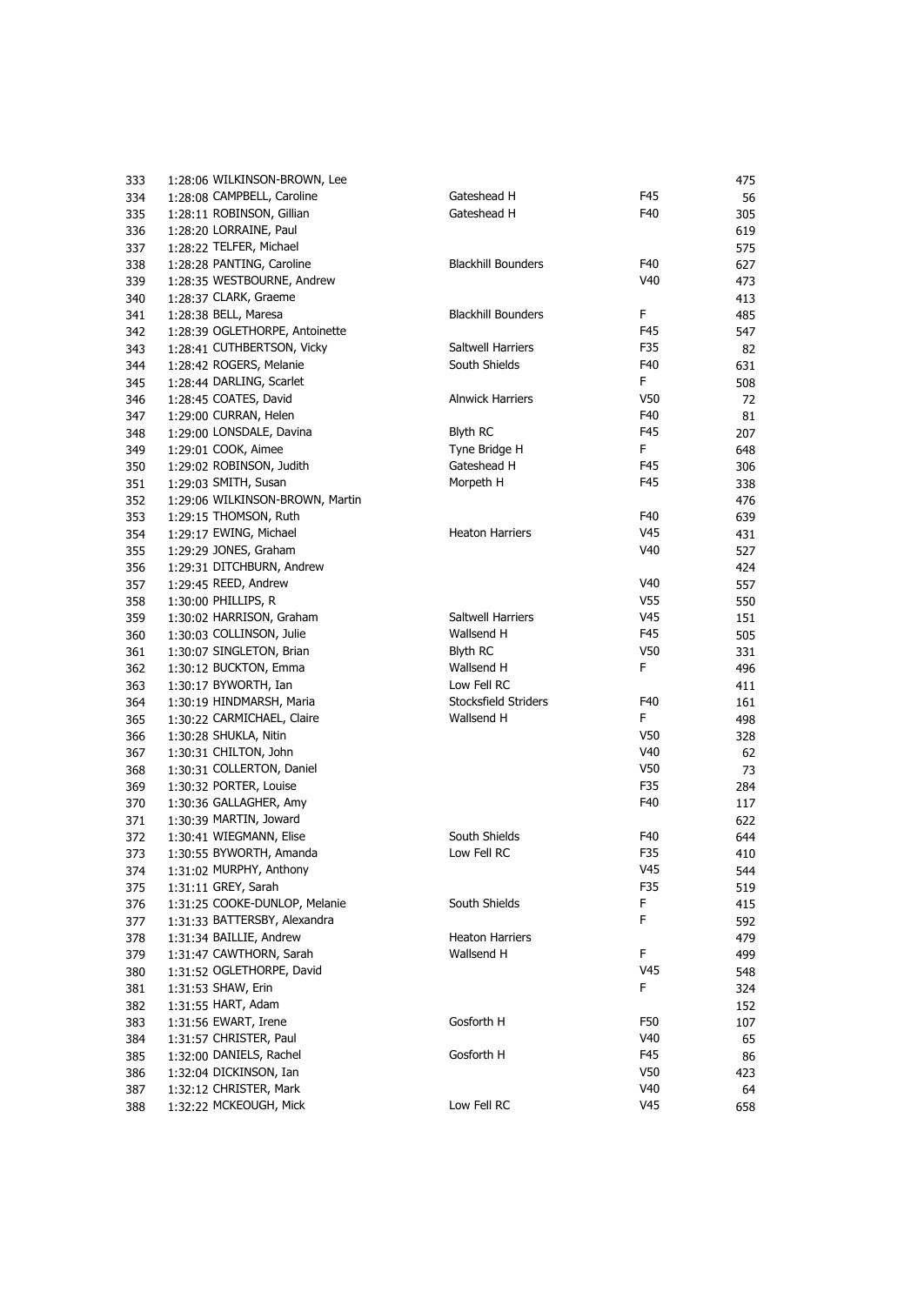| 389 | 1:32:25 HARRISON, Gillian    |                           | F50             |
|-----|------------------------------|---------------------------|-----------------|
| 390 | 1:32:28 REICHERT, Josie      |                           | F.              |
| 391 | 1:32:31 THOMSON, Craig       | Allen Valley Striders     | V50             |
| 392 | 1:32:42 WATT (V), Carole     | Wallsend H                | F50             |
| 393 | 1:32:45 SPOORS, Elissa       | Stocksfield Striders      | F35             |
| 394 | 1:32:47 MARSHALL, Christine  |                           | F50             |
| 395 | 1:32:52 LEITCH, Marshall     |                           | V40             |
| 396 | 1:33:00 BRADLEY, Lourdes     | North Shields Poly        | F35             |
| 397 | 1:33:14 BRODRICK, Colette    |                           | F.              |
| 398 | 1:33:15 HARBACH, Stephen     |                           | V <sub>55</sub> |
| 399 | 1:33:22 EWEN, Tom            | Stocksfield Striders      |                 |
| 400 | 1:33:27 BANKS, Neil          | Wallsend H                | V50             |
| 401 | 1:33:42 HARRISON, Gareth     |                           |                 |
| 402 | 1:33:43 HALL, Debbie         |                           | F40             |
| 403 | 1:33:44 PARKER, Alex         |                           |                 |
| 404 | 1:33:45 APPLETON, Claire     |                           | F35             |
| 405 | 1:33:53 FORD, Brian          |                           | V40             |
| 406 | 1:33:54 SHEPHERD, Elaine     |                           | F45             |
| 407 | 1:33:56 PRINCE, Lauren       |                           | F.              |
| 408 | 1:34:00 GATHERAR, Ian        | <b>Heaton Harriers</b>    |                 |
| 409 | 1:34:13 NICOL, Michelle      | Fetcheveryone             | F40             |
| 410 | 1:34:17 MCFETRICH, James     |                           |                 |
| 411 | 1:34:18 FORDHAM, Sarah       | Wallsend H                | F.              |
| 412 | 1:34:35 DONALDSON, Gillian   | Saltwell Harriers         | F45             |
| 413 | 1:34:44 SHAW, Annie          |                           | F.              |
| 414 | 1:34:45 DUFFY, Kate          | Wallsend H                | F35             |
| 415 | 1:34:51 SOUTHWICK, Paul      |                           | V40             |
| 416 | 1:35:00 ELANDER, Tove        |                           | F45             |
| 417 | 1:35:14 DIXON, Gary          | Crook AC                  | V45             |
| 418 | 1:35:24 HORSEMAN, Tracey     |                           | F40             |
| 419 | 1:35:41 WATSON, Lisa         |                           | F35             |
| 420 | 1:35:52 FENTON, Richard      |                           | V40             |
| 421 | 1:35:58 BOXALL, Sarah        |                           | F.              |
| 422 | 1:36:07 BROWN, Heather       |                           | F.              |
| 423 | 1:36:08 MULLEN, Christopher  |                           | V40             |
| 424 | 1:36:22 CHECKLEY (V), Reg    | <b>Heaton Harriers</b>    | V65             |
| 425 | 1:36:34 NAJAFI, Caroline     | Low Fell RC               | F50             |
| 426 | $1:36:48$ EMMETT (V), Tracey | South Shields             | F40             |
| 427 | 1:36:49 BELL, Sue            | Allen Valley Striders     | F50             |
| 428 | 1:37:26 O'NEIL, Carole       |                           | F.              |
| 429 | 1:37:27 ROGERS, Helen        |                           | F               |
| 430 | 1:37:28 CLARKE, Lynsey       |                           | F.              |
| 431 | 1:37:40 GRAHAM, Dave         |                           |                 |
| 432 | 1:37:40 HUTCHINSON, Jenny    |                           | F35             |
| 433 | 1:37:42 GRAY, William        | Low Fell RC               | V40             |
| 434 | 1:37:44 TINDALE, Victoria    | <b>Elvet Striders</b>     | F35             |
| 435 | 1:37:45 STOVES ROBSON, Julie | Stocksfield Striders      | F40             |
| 436 | 1:37:57 HUDDLESTON, Denise   | Elswick H                 | F40             |
| 437 | 1:38:01 PURDHAM (V), Allen   | Crook AC                  | V65             |
| 438 | 1:38:15 ARMSTRONG, Kevin     |                           | V60             |
| 439 | 1:38:28 LACY, Clare          | Saltwell Harriers         | F35             |
| 440 | 1:38:51 LISTER, Barry        |                           | V60             |
| 441 | 1:38:54 GARTSIDE, Sarah      | Gosforth H                | F45             |
| 442 | 1:39:16 BRIGGS, Jules        | Gateshead H               | F40             |
| 443 | 1:39:17 BELL, Gillian        | Saltwell Harriers         | F.              |
|     | 1:39:18 BELL (V), Joy        | <b>Blackhill Bounders</b> | F60             |
| 444 |                              |                           |                 |

| 389 | 1:32:25 HARRISON, Gillian    |                           | F50             | 150 |
|-----|------------------------------|---------------------------|-----------------|-----|
| 390 | 1:32:28 REICHERT, Josie      |                           | F               | 629 |
| 391 | 1:32:31 THOMSON, Craig       | Allen Valley Striders     | V50             | 359 |
| 392 | 1:32:42 WATT (V), Carole     | Wallsend H                | F50             | 583 |
| 393 | 1:32:45 SPOORS, Elissa       | Stocksfield Striders      | F35             | 341 |
| 394 | 1:32:47 MARSHALL, Christine  |                           | F50             | 621 |
| 395 | 1:32:52 LEITCH, Marshall     |                           | V40             | 199 |
| 396 | 1:33:00 BRADLEY, Lourdes     | North Shields Poly        | F35             | 407 |
| 397 | 1:33:14 BRODRICK, Colette    |                           | F.              | 494 |
| 398 | 1:33:15 HARBACH, Stephen     |                           | V55             | 148 |
| 399 | 1:33:22 EWEN, Tom            | Stocksfield Striders      |                 | 514 |
| 400 | 1:33:27 BANKS, Neil          | Wallsend H                | V50             | 482 |
| 401 | 1:33:42 HARRISON, Gareth     |                           |                 | 439 |
| 402 | 1:33:43 HALL, Debbie         |                           | F40             | 140 |
|     | 1:33:44 PARKER, Alex         |                           |                 |     |
| 403 |                              |                           |                 | 270 |
| 404 | 1:33:45 APPLETON, Claire     |                           | F35             | 8   |
| 405 | 1:33:53 FORD, Brian          |                           | V40             | 113 |
| 406 | 1:33:54 SHEPHERD, Elaine     |                           | F45             | 326 |
| 407 | 1:33:56 PRINCE, Lauren       |                           | F               | 459 |
| 408 | 1:34:00 GATHERAR, Ian        | <b>Heaton Harriers</b>    |                 | 123 |
| 409 | 1:34:13 NICOL, Michelle      | Fetcheveryone             | F40             | 260 |
| 410 | 1:34:17 MCFETRICH, James     |                           |                 | 623 |
| 411 | 1:34:18 FORDHAM, Sarah       | Wallsend H                | F               | 517 |
| 412 | 1:34:35 DONALDSON, Gillian   | Saltwell Harriers         | F45             | 99  |
| 413 | 1:34:44 SHAW, Annie          |                           | F               | 323 |
| 414 | 1:34:45 DUFFY, Kate          | Wallsend H                | F35             | 511 |
| 415 | 1:34:51 SOUTHWICK, Paul      |                           | V <sub>40</sub> | 570 |
| 416 | 1:35:00 ELANDER, Tove        |                           | F45             | 426 |
| 417 | 1:35:14 DIXON, Gary          | Crook AC                  | V45             | 603 |
| 418 | 1:35:24 HORSEMAN, Tracey     |                           | F40             | 610 |
| 419 | 1:35:41 WATSON, Lisa         |                           | F35             | 383 |
| 420 | 1:35:52 FENTON, Richard      |                           | V40             | 515 |
| 421 | 1:35:58 BOXALL, Sarah        |                           | F               | 492 |
| 422 | 1:36:07 BROWN, Heather       |                           | F               | 47  |
|     | 1:36:08 MULLEN, Christopher  |                           | V40             |     |
| 423 |                              | <b>Heaton Harriers</b>    | V65             | 253 |
| 424 | 1:36:22 CHECKLEY (V), Reg    |                           |                 | 501 |
| 425 | 1:36:34 NAJAFI, Caroline     | Low Fell RC               | F50             | 257 |
| 426 | 1:36:48 EMMETT (V), Tracey   | South Shields             | F40             | 430 |
| 427 | 1:36:49 BELL, Sue            | Allen Valley Striders     | F50             | 488 |
| 428 | 1:37:26 O'NEIL, Carole       |                           | F               | 263 |
| 429 | 1:37:27 ROGERS, Helen        |                           | F               | 461 |
| 430 | 1:37:28 CLARKE, Lynsey       |                           | F               | 503 |
| 431 | 1:37:40 GRAHAM, Dave         |                           |                 | 132 |
| 432 | 1:37:40 HUTCHINSON, Jenny    |                           | F35             | 447 |
| 433 | 1:37:42 GRAY, William        | Low Fell RC               | V <sub>40</sub> | 133 |
| 434 | 1:37:44 TINDALE, Victoria    | <b>Elvet Striders</b>     | F35             | 360 |
| 435 | 1:37:45 STOVES ROBSON, Julie | Stocksfield Striders      | F40             | 348 |
| 436 | 1:37:57 HUDDLESTON, Denise   | Elswick H                 | F40             | 444 |
| 437 | 1:38:01 PURDHAM (V), Allen   | Crook AC                  | V65             | 554 |
| 438 | 1:38:15 ARMSTRONG, Kevin     |                           | V60             | 10  |
| 439 | 1:38:28 LACY, Clare          | Saltwell Harriers         | F35             | 195 |
| 440 | 1:38:51 LISTER, Barry        |                           | V60             | 202 |
|     | 1:38:54 GARTSIDE, Sarah      | Gosforth H                | F45             |     |
| 441 |                              |                           |                 | 121 |
| 442 | 1:39:16 BRIGGS, Jules        | Gateshead H               | F40             | 409 |
| 443 | 1:39:17 BELL, Gillian        | Saltwell Harriers         | F               | 25  |
| 444 | 1:39:18 BELL (V), Joy        | <b>Blackhill Bounders</b> | F60             | 484 |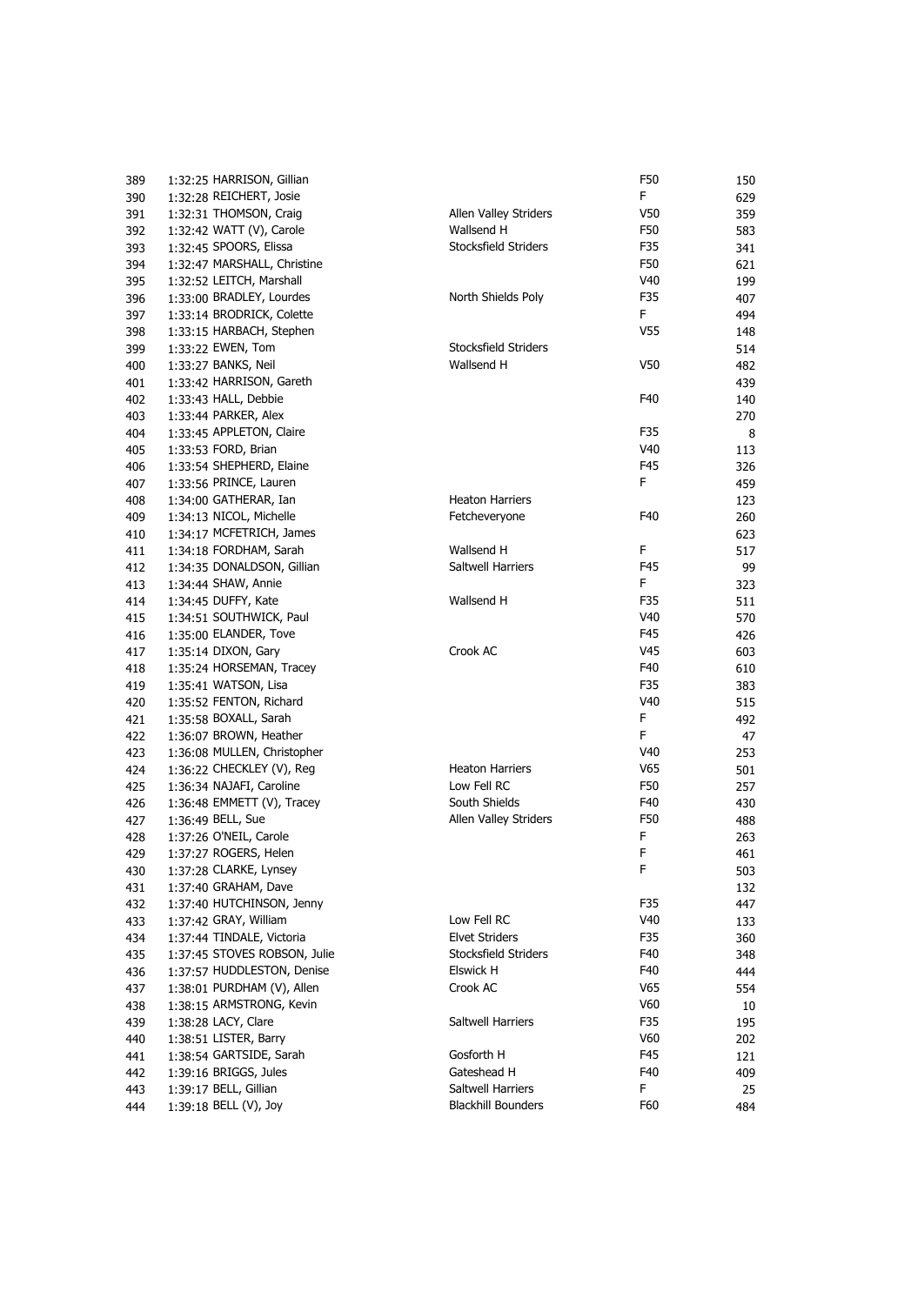| 445 | 1:39:20 ASTON, Joanne        |                       |
|-----|------------------------------|-----------------------|
| 446 | 1:39:31 PARKINSON, Judith    | North Shields         |
| 447 | 1:39:38 O'CONNELL, Rebecca   |                       |
| 448 | 1:39:51 MILLER, Louise       | Elvet Striders        |
| 449 | 1:39:59 MCMEEKIN, Michael    |                       |
| 450 | 1:40:20 RAWLINSON, Louise    | <b>Blyth RC</b>       |
| 451 | 1:40:35 MULLARKEY, Helen     | Saltwell Harrie       |
| 452 | 1:40:48 ALLEN, Andy          |                       |
| 453 | 1:40:57 FELL, Helen          |                       |
| 454 | 1:40:59 CRADDOCK, Anne       | <b>Blyth RC</b>       |
| 455 | 1:41:07 NEWTON, Claire       |                       |
| 456 | 1:41:22 ROBINSON, Bev        |                       |
| 457 | 1:41:24 LLOYD, Will          |                       |
| 458 | 1:42:19 MCIVER, Tina         | <b>Elswick H</b>      |
| 459 | 1:42:23 MARATTY, Susan       | Sunderland St         |
| 460 | 1:42:35 SPEED, Angela        |                       |
| 461 | 1:42:55 SCOTT, Mark          |                       |
| 462 | 1:42:58 MORRIS, Fiona        |                       |
| 463 | 1:43:26 BLACKETT, Jane       | Morpeth H             |
| 464 | 1:43:39 SNOWDEN, Katie       |                       |
| 465 | 1:43:48 PALLISTER, Elizabeth | Elswick H             |
| 466 | 1:43:57 FERGUSON, Leigh      | Saltwell Harrie       |
| 467 | 1:44:01 GALLIOTT, Louise     |                       |
| 468 | 1:44:15 PORTER, Judith       | Aycliffe RC           |
| 469 | 1:45:40 COOK, Nigel          | <b>Blackhill Boun</b> |
| 470 | 1:45:52 AUTON, Dorothy       |                       |
| 471 | 1:45:53 BURIN, Gwen          |                       |
| 472 | 1:46:12 JONCZYK, Catherine   |                       |
| 473 | 1:46:15 BUTLER, Katie        |                       |
| 474 | 1:46:31 DONALDSON, Steven    | Saltwell Harrie       |
| 475 | 1:46:32 FORD, Jill           | <b>Elvet Striders</b> |
| 476 | 1:46:58 GORDON, Kate         | Tyne Bridge H         |
| 477 | 1:46:58 LIDDELL, Sharon      |                       |
| 478 | 1:47:01 JOHNSON, Angela      | Blyth RC              |
| 479 | 1:47:46 RICHARDSON, Susan    |                       |
| 480 | 1:47:53 TURNBULL, Claire     |                       |
| 481 | 1:47:54 GRAHAM, Ian          |                       |
| 482 | 1:48:48 THOMPSON, Margaret   | Elvet Striders        |
| 483 | 1:49:34 SCOTT, Andrea        | <b>Blyth RC</b>       |
| 484 | 1:49:36 RICHARDSON, Sharon   | <b>Blyth RC</b>       |
| 485 | 1:50:04 BRYCE, Colette       |                       |
| 486 | 1:50:25 MAYLIA, Peter        | Morpeth H             |
| 487 | 1:51:25 SANDERSON, Julie     |                       |
| 488 | 1:51:27 OSWALD, John         | Heaton Harrie         |
| 489 | 1:51:36 WALKER, Jonathan     | Stocksfield Str       |
| 490 | 1:51:36 RUSSELL, Mark        | Stocksfield Str       |
| 491 | 1:51:52 ASBURY, Nicky        |                       |
| 492 | 1:51:54 KURJI-SMITH, Chris   |                       |
| 493 | 1:51:54 KURJI-SMITH, Nazlin  |                       |
| 494 | 1:52:00 MCPHERSON, Dave      | Wallsend H            |
| 495 | 1:52:28 SHERLOCK, Julia      |                       |
| 496 | 1:52:29 MARTIN, Claire       |                       |
| 497 | 1:52:36 PANNELL, Viv         |                       |
| 498 | 1:52:59 BRUCE, Samantha      | Saltwell Harrie       |
| 499 | 1:53:37 JONCZYK, Jennine     |                       |
| 500 | 1:54:12 HALL, Maxine         |                       |
|     |                              |                       |

| 445 | 1:39:20 ASTON, Joanne        |                             | F               | 11  |
|-----|------------------------------|-----------------------------|-----------------|-----|
| 446 | 1:39:31 PARKINSON, Judith    | North Shields Poly          | F50             | 274 |
| 447 | 1:39:38 O'CONNELL, Rebecca   |                             | F               | 262 |
| 448 | 1:39:51 MILLER, Louise       | <b>Elvet Striders</b>       | F               | 237 |
| 449 | 1:39:59 MCMEEKIN, Michael    |                             | V50             | 542 |
| 450 | 1:40:20 RAWLINSON, Louise    | <b>Blyth RC</b>             | F35             | 289 |
| 451 | 1:40:35 MULLARKEY, Helen     | Saltwell Harriers           | F45             | 251 |
| 452 | 1:40:48 ALLEN, Andy          |                             |                 | 399 |
| 453 | 1:40:57 FELL, Helen          |                             | F               | 110 |
| 454 | 1:40:59 CRADDOCK, Anne       | <b>Blyth RC</b>             | F50             | 79  |
| 455 | 1:41:07 NEWTON, Claire       |                             | F               | 456 |
| 456 | 1:41:22 ROBINSON, Bev        |                             | F45             | 304 |
| 457 | 1:41:24 LLOYD, Will          |                             |                 | 450 |
| 458 | 1:42:19 MCIVER, Tina         | <b>Elswick H</b>            | F55             | 224 |
| 459 | 1:42:23 MARATTY, Susan       | <b>Sunderland Strollers</b> | F45             | 536 |
| 460 | 1:42:35 SPEED, Angela        |                             | F50             | 571 |
| 461 | 1:42:55 SCOTT, Mark          |                             | V45             | 465 |
| 462 | 1:42:58 MORRIS, Fiona        |                             | F40             | 246 |
| 463 | 1:43:26 BLACKETT, Jane       | Morpeth H                   | F50             | 32  |
| 464 | 1:43:39 SNOWDEN, Katie       |                             | F.              | 569 |
| 465 | 1:43:48 PALLISTER, Elizabeth | <b>Elswick H</b>            | F55             | 267 |
| 466 | 1:43:57 FERGUSON, Leigh      | Saltwell Harriers           | F35             | 433 |
| 467 | 1:44:01 GALLIOTT, Louise     |                             | F35             | 119 |
| 468 | 1:44:15 PORTER, Judith       | Aycliffe RC                 | F55             | 283 |
| 469 | 1:45:40 COOK, Nigel          | <b>Blackhill Bounders</b>   | V40             | 76  |
| 470 | 1:45:52 AUTON, Dorothy       |                             | F45             | 17  |
| 471 | 1:45:53 BURIN, Gwen          |                             | F.              | 595 |
| 472 | 1:46:12 JONCZYK, Catherine   |                             | F55             | 611 |
| 473 | 1:46:15 BUTLER, Katie        |                             | F.              | 596 |
| 474 | 1:46:31 DONALDSON, Steven    | Saltwell Harriers           | V45             | 100 |
| 475 | 1:46:32 FORD, Jill           | <b>Elvet Striders</b>       | F45             | 607 |
| 476 | 1:46:58 GORDON, Kate         | Tyne Bridge H               | F               | 608 |
| 477 | 1:46:58 LIDDELL, Sharon      |                             | F               | 618 |
| 478 | 1:47:01 JOHNSON, Angela      | <b>Blyth RC</b>             | F35             | 180 |
| 479 | 1:47:46 RICHARDSON, Susan    |                             | F50             | 298 |
| 480 | 1:47:53 TURNBULL, Claire     |                             | F40             | 651 |
| 481 | 1:47:54 GRAHAM, Ian          |                             | V40             | 652 |
| 482 | 1:48:48 THOMPSON, Margaret   | <b>Elvet Striders</b>       | F60             | 357 |
| 483 | 1:49:34 SCOTT, Andrea        | <b>Blyth RC</b>             | F.              | 319 |
| 484 | 1:49:36 RICHARDSON, Sharon   | <b>Blyth RC</b>             | F45             | 297 |
| 485 | 1:50:04 BRYCE, Colette       |                             | F40             | 51  |
| 486 | 1:50:25 MAYLIA, Peter        | Morpeth H                   | V <sub>55</sub> | 451 |
| 487 | 1:51:25 SANDERSON, Julie     |                             | F45             | 562 |
| 488 | 1:51:27 OSWALD, John         | <b>Heaton Harriers</b>      | V60             | 265 |
| 489 | 1:51:36 WALKER, Jonathan     | Stocksfield Striders        |                 | 372 |
| 490 | 1:51:36 RUSSELL, Mark        | Stocksfield Striders        | V <sub>40</sub> | 314 |
| 491 | 1:51:52 ASBURY, Nicky        |                             | F45             | 478 |
| 492 | 1:51:54 KURJI-SMITH, Chris   |                             |                 | 193 |
| 493 | 1:51:54 KURJI-SMITH, Nazlin  |                             | F               | 194 |
| 494 | 1:52:00 MCPHERSON, Dave      | Wallsend H                  | V40             | 417 |
| 495 | 1:52:28 SHERLOCK, Julia      |                             | F40             | 564 |
| 496 | 1:52:29 MARTIN, Claire       |                             | F40             | 539 |
| 497 | 1:52:36 PANNELL, Viv         |                             | F45             | 269 |
| 498 | 1:52:59 BRUCE, Samantha      | Saltwell Harriers           | F35             | 50  |
| 499 | 1:53:37 JONCZYK, Jennine     |                             | F35             | 181 |
| 500 | 1:54:12 HALL, Maxine         |                             | F50             | 142 |
|     |                              |                             |                 |     |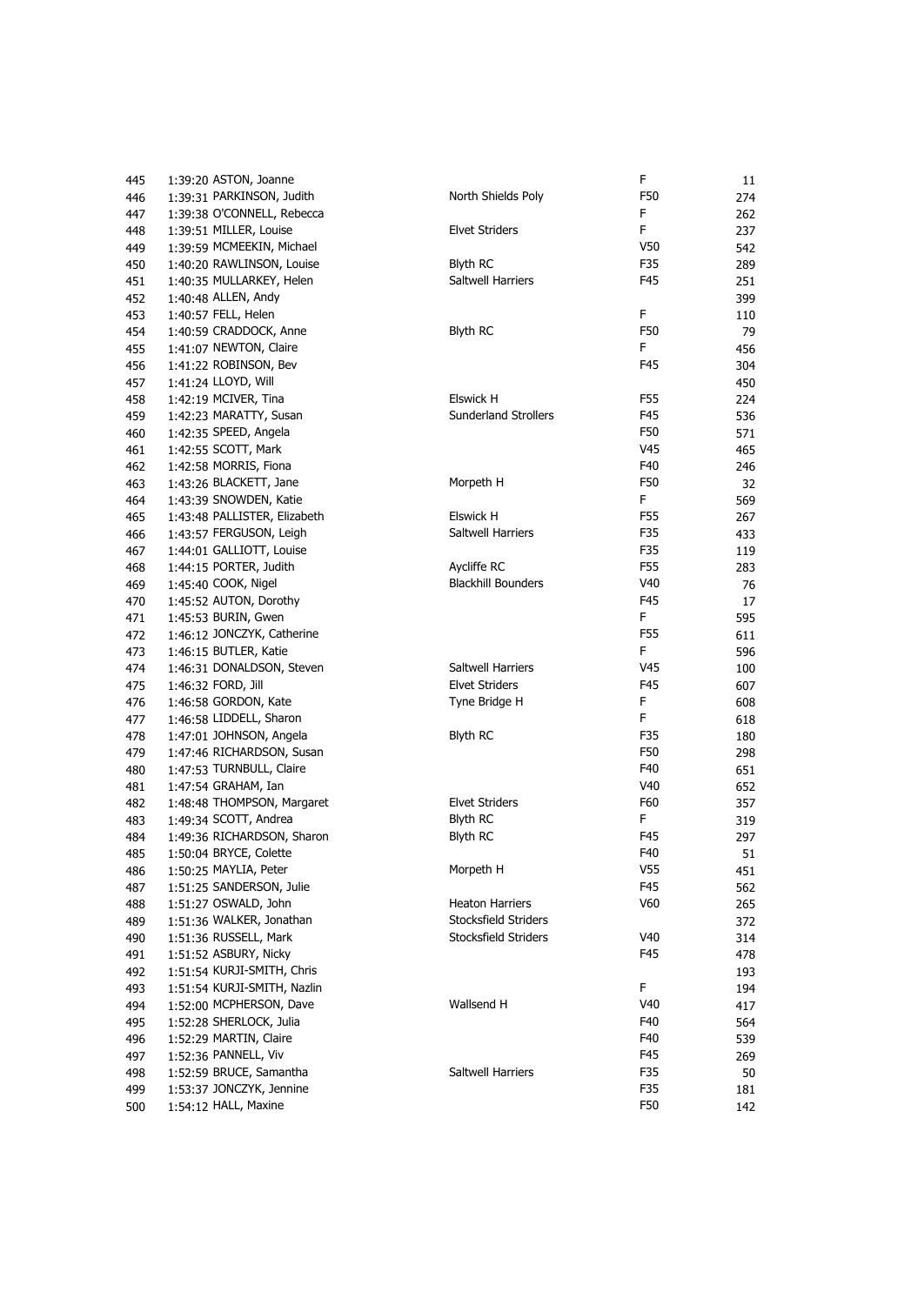| 501 | 1:56:58 HUTCHINSON, Anneliese | Stocksfield Striders | F40 | 170 |
|-----|-------------------------------|----------------------|-----|-----|
| 502 | 1:56:58 WOODS, Colin          |                      | V45 | 586 |
| 503 | 1:59:18 ZAWODZINSKI, Carly    |                      | F   | 587 |
|     | Men's teams                   |                      |     |     |
|     | 1: Elswick H                  |                      |     |     |
|     | 4 MCLEOD, Mark                |                      |     |     |
|     | 9 BENNETT (V), Lee            |                      |     |     |
|     | 12 SANDERSON, Philip          |                      |     |     |
|     | 2 : North Shields Poly        |                      |     |     |
|     | 6 BRACKEN (V), Guy            |                      |     |     |
|     | 11 ELLIS, Scott               |                      |     |     |
|     | 17 BATY, John                 |                      |     |     |
|     | 3: Wallsend H                 |                      |     |     |
|     | 7 SMITH, Chris                |                      |     |     |
|     | 13 HETHERINGTON, Brian        |                      |     |     |
|     | 20 KERNOGHAN, Lee             |                      |     |     |
|     |                               |                      |     |     |
|     | 4: Morpeth H                  |                      |     |     |
|     | 1 HARDING, Ian                |                      |     |     |
|     | 15 WATERSTON, Paul            |                      |     |     |
|     | 25 WALKER (V), Phil           |                      |     |     |
|     | 5 : Heaton Harriers           |                      |     |     |
|     | 10 AGER, Lee                  |                      |     |     |
|     | 14 DUFFY, Patrick             |                      |     |     |
|     | 31 MCGILLIVARY, Magnus        |                      |     |     |
|     | 6: Low Fell RC                |                      |     |     |
|     | 3 COULSON, Phil               |                      |     |     |
|     | 26 SKILLING (V), James        |                      |     |     |
|     | 27 STEPHENS (V), John         |                      |     |     |
|     | 7 : South Shields             |                      |     |     |
|     | 19 WAKEFIELD, David           |                      |     |     |
|     | 34 BAINBRIDGE, Paul           |                      |     |     |
|     | 37 BAINBRIDGE (V), George     |                      |     |     |
|     | 8 : Sunderland Strollers      |                      |     |     |
|     | 21 ALLSOP, Tim                |                      |     |     |
|     | 35 RANKIN, Steve              |                      |     |     |
|     | 39 BLYTH (V), Kevin           |                      |     |     |
|     | Women's teams                 |                      |     |     |
|     | 1: Elswick H                  |                      |     |     |
|     | 3 DARGIE, Alison              | F35                  |     |     |
|     | 5 NUTT, Judith                | F                    |     |     |
|     | 6 HOWARTH, Gina               | F                    |     |     |
|     | 2 : Blyth RC                  |                      |     |     |
|     | 15 CHRISTOPHER (V), Heather   | F40                  |     |     |
|     | 16 CHAPMAN, Lindsey           | F                    |     |     |
|     | 32 BAXTER, Phillippa          | F                    |     |     |
|     | 3: Wallsend H                 |                      |     |     |
|     | 2 HINDSON, Vicky              | F                    |     |     |
|     | 28 SINCLAIR (V), Penny        | F35                  |     |     |
|     | 47 MARSHALL (V), Ruth         | F45                  |     |     |
|     | 4 : Heaton Harriers           |                      |     |     |
|     | 9 JARDINE, Laura              | F                    |     |     |
|     | 18 STOCK, Nadia               | F                    |     |     |
|     |                               |                      |     |     |